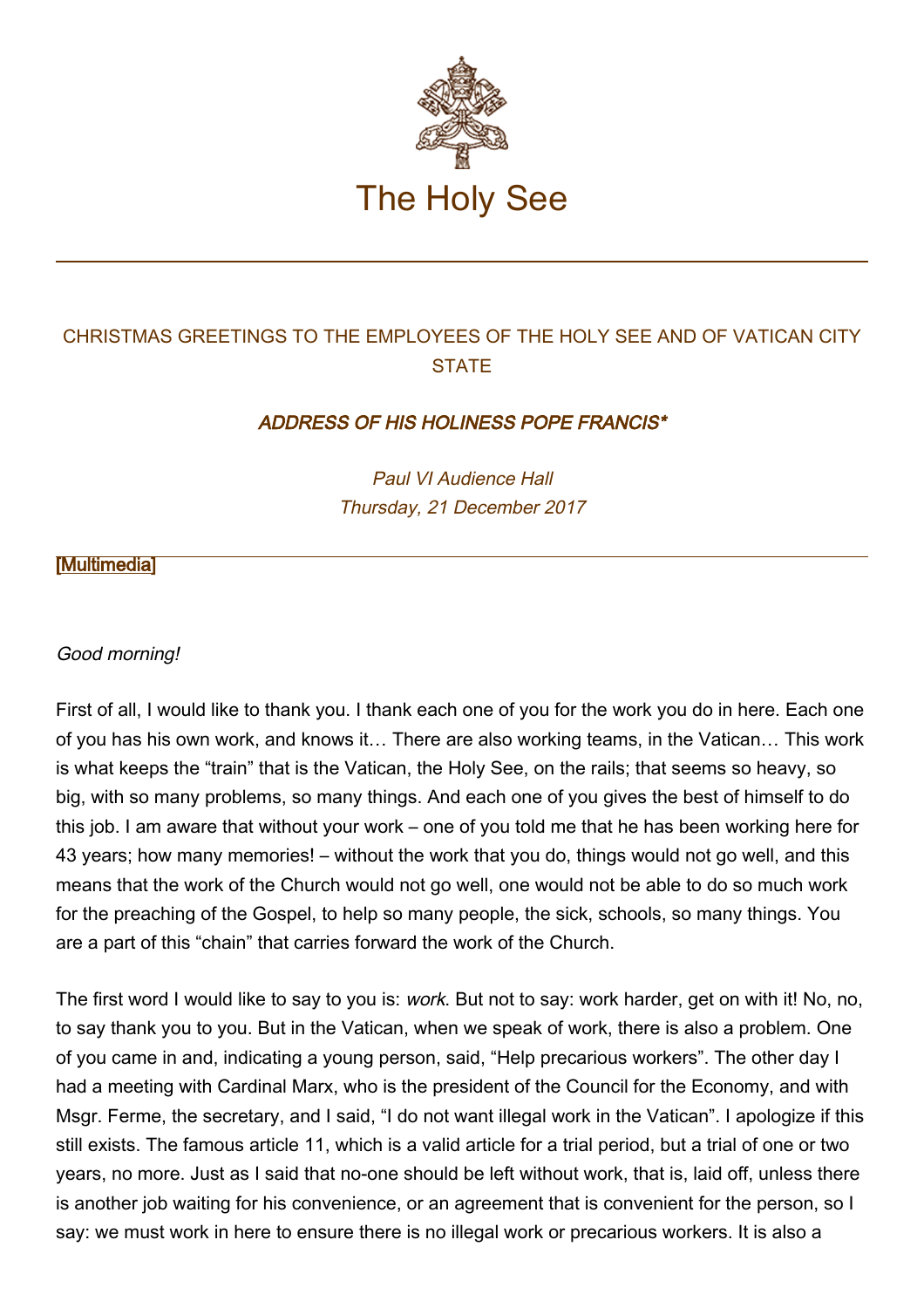problem of conscience for me, because we cannot teach the social doctrine of the Church and then do those things that are not acceptable. It is understandable that for a certain period of time a person must have a trial, yes, you have a trial period of a year, perhaps two, but it stops there. Nothing illegal. This is my intention. Help me, help the superiors too, those who work for the Governorate, the Cardinal, the Secretary, help to resolve these problems of the Holy See: precarious workers, who still exist.

So, the first word is work, so as to thank you, to talk about precarious work and also, one last thing: work is your path to holiness, happiness and growth. Today, perhaps the worst curse is not to have a job. And many people – you will know many, certainly – have no job. Because work gives us dignity, and job security gives us dignity. I do not want to say the names, but you will find them in the newspapers. Today I saw in a newspaper these two problems, in two important companies, here in Italy, that are at risk, and to save themselves, they have to "rationalize" – that is the word – and lay off three to four thousand people. This is bad, very bad. Because dignity is lost. And this is a problem not only here, in the Vatican, or in Italy or in Europe: it is a global problem. It is a problem that depends on many factors in the world. Conserving jobs and having dignity, bringing bread home: "I bring it, because I earn it. Not because I pass by Caritas to take it, no. I earn it". This is dignity. This is work. Thank you. Help your superiors to put an end to irregular work situations and keep your job, because it is your dignity. I would say: keep your job, but do it well! This is important!

The second word that comes to my mind to say to you is: *family*. I would like to say to you sincerely: when I know that a family is in crisis, that there are children who are distressed because they see that the family is … a problem, I suffer. But let yourselves be helped. In the Governorate, I wanted the Secretary General to be a bishop so that he would have this pastoral dimension. Please, save the families. I know that it is not easy, that there are personality problems, psychological problems, problems … many problems in a marriage. But try to look for help in time, to protect families. But I would also like to help you, in this: let yourselves be helped. If something is done, at least ensure that the children do not suffer; because when parents quarrel, children suffer, they suffer. And I give you some advice: do not quarrel in front of your children. Never. May they not understand. Protect the family. And for this reason, you have here Msgr. Verges and also the chaplains; they will tell you where to go to get help. Marriage, man and woman, fruitful: multiply, have children, go ahead. I was happy, today, when I saw many, many children here. It is a family. Protect the family, is the second word that came to my mind.

The third word that comes to mind - maybe some of you will want to tell me: "But stop it!" - is a recurring one: gossip. Maybe I am wrong ... in the Vatican you do not gossip ... maybe, I do not know ... One of you, a worker, told me one day that I had preached about rumours, and he had come with his wife to Mass, he told me: "Father, if we do not talk, we remain isolated in the Vatican". That is very serious! You have heard what I say about gossip: the gossip is a terrorist, because like terrorists, he throws a bomb and goes away; the bomb explodes and damages so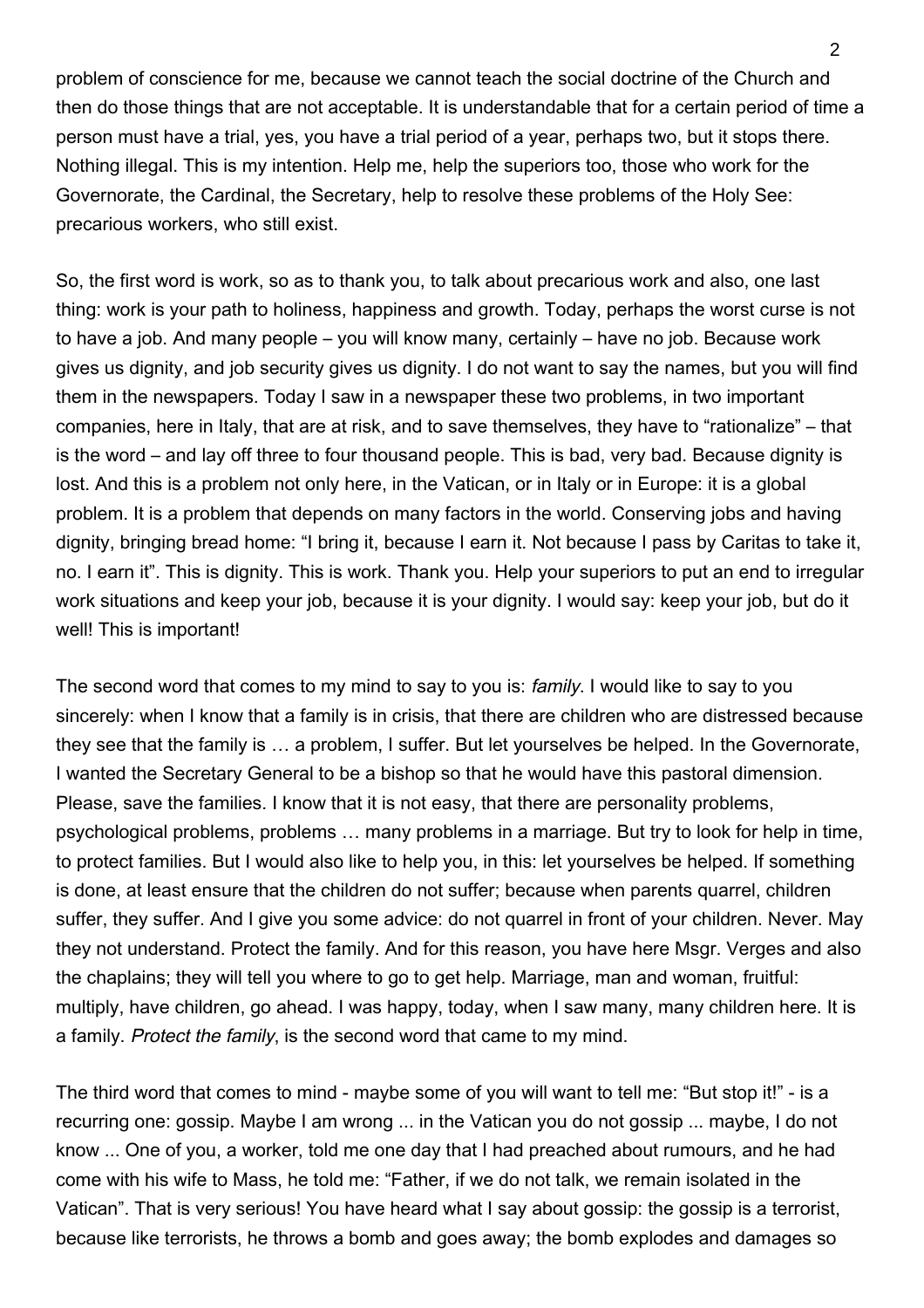many others, with the language, that bomb. Do not terrorize! Do not terrorize with gossip, please. This is the third word that comes to me.

But someone could tell me: "Father, give us some advice: how can we do this, not gossip?". Bite your tongue! Surely it will swell up, but you will have done well not to gossip. There is also the chatter of some people who should set an example and no, they do not do so.

And here, the fourth word I would like to say to you: *forgiveness*. "Forgiveness" and "sorry". Because we do not always set a good example; we – I refer to "clerical fauna" – [smiles] we do not always set a good example. We clerics make mistakes in life: sins, injustices, or sometimes we treat people badly, we are a bit neurotic, injustices ... Forgive us for all these examples that are not good. We must ask for forgiveness. I also ask for forgiveness, because sometimes "my sparrows fly away" [laughs] [my patience escapes me] ...

Dear colleagues, brothers and sisters. Here are the words, the four words that came from the heart: work, family, gossip, forgiveness.

And the last word is my Christmas wish: have a good Christmas! But a Christmas that is good in the heart, in the family, even in the conscience. Do not be afraid, you too, to ask for forgiveness if your conscience rebukes you for something; look for a good confessor and do a nice clean-up! They say that the best confessor is the deaf priest [smiles]: he does not make you feel ashamed! But even without being deaf, there are so many who are merciful, many, who listen to you and forgive you: "Go ahead!". Christmas is a good opportunity to make peace within too. We are all sinners, everyone. Yesterday I made my Christmas confession: the confessor came ... and it was good for me. We all have to confess.

I wish you a happy Christmas, with joy, that joy that comes from within. And I would not wish to forget the sick, who are perhaps present in your family, who suffer, and I send a blessing to them too. Thank you very much. Let us safeguard work, that it may be just; let us safeguard the family, safeguard our language; and, please, forgive us for the bad examples we set; and let us have a nice cleansing of the heart this Christmas, to be at peace and happy.

And before I leave, I would like to give my blessing to you and your families, to everyone. Thank you so much for your help.

Let us pray a Hail Mary to Our Lady: "Hail Mary ..."

[Blessing]

And pray for me: do not forget!